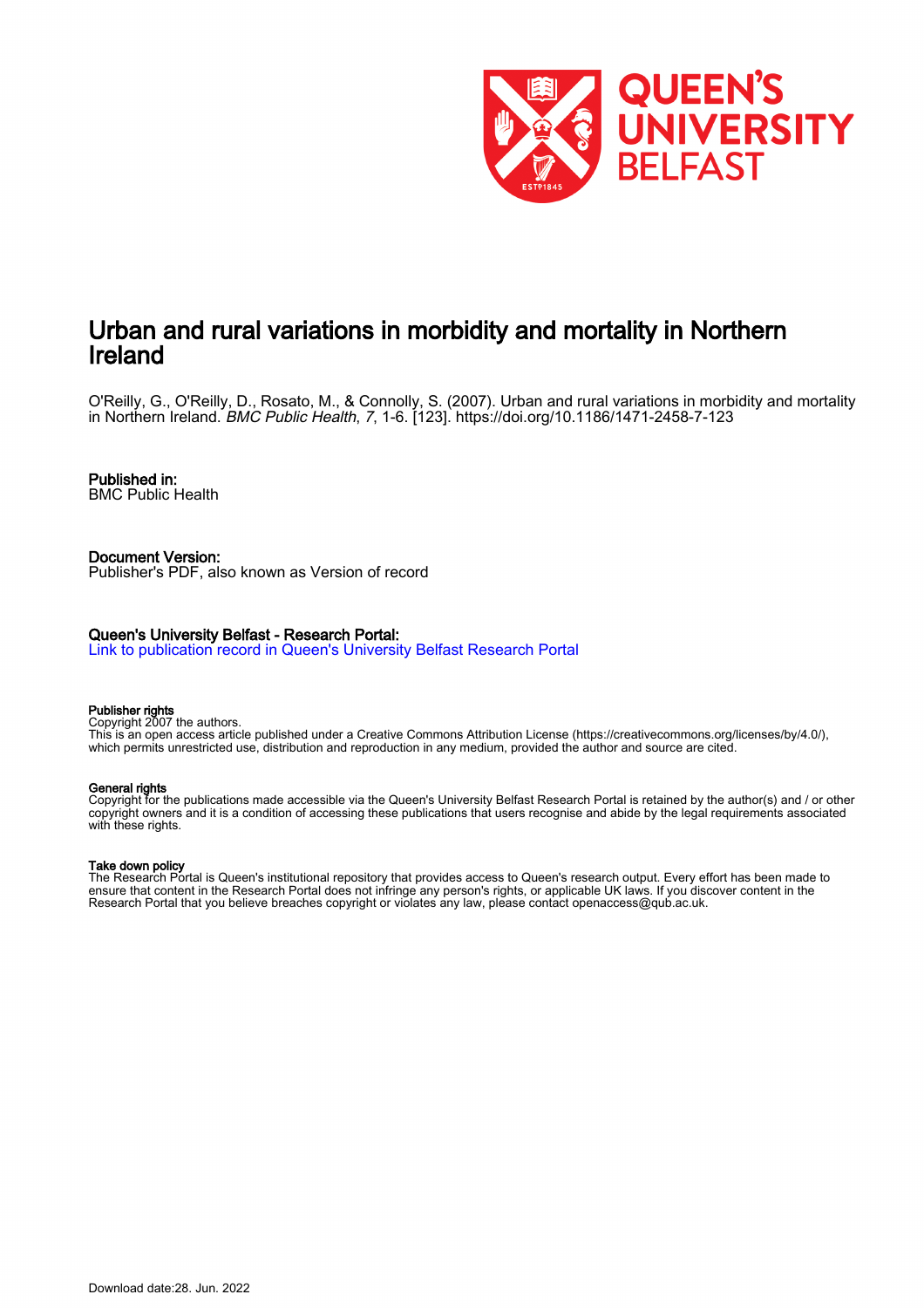# Research article **[Open Access](http://www.biomedcentral.com/info/about/charter/) Urban and rural variations in morbidity and mortality in Northern Ireland** Gareth O'Reilly, Dermot O' Reilly\*, Michael Rosato and Sheelah Connolly

Address: The Department of Epidemiology & Public Health, The Queen's University of Belfast, Belfast, Northern Ireland

Email: Gareth O'Reilly - goreilly07@Queens-Belfast.ac.uk; Dermot O' Reilly\* - d.oreilly@qub.ac.uk; Michael Rosato - m.rosato@qub.ac.uk; Sheelah Connolly - sheelah.connolly@qub.ac.uk

\* Corresponding author

Published: 26 June 2007

*BMC Public Health* 2007, **7**:123 doi:10.1186/1471-2458-7-123

[This article is available from: http://www.biomedcentral.com/1471-2458/7/123](http://www.biomedcentral.com/1471-2458/7/123)

© 2007 O'Reilly et al; licensee BioMed Central Ltd.

This is an Open Access article distributed under the terms of the Creative Commons Attribution License [\(http://creativecommons.org/licenses/by/2.0\)](http://creativecommons.org/licenses/by/2.0), which permits unrestricted use, distribution, and reproduction in any medium, provided the original work is properly cited.

Received: 16 January 2007 Accepted: 26 June 2007

#### **Abstract**

**Background:** From a public health perspective and for the appropriate allocation of resources it is important to understand the differences in health between areas. This paper examines the variations in morbidity and mortality between urban and rural areas.

**Methods:** This is a cohort study looking at morbidity levels of the population of Northern Ireland at the time of the 2001 census, and subsequent mortality over the following four years. Individual characteristics including demographic and socio-economic factors were as recorded on census forms. The urban-rural nature of residence was based on census areas (average population c1900) classified into eight settlement bands, ranging from cities to rural settlements with populations of less than 1000.

**Results:** The study shows that neither tenure nor car availability are unbiased measures of deprivation in the urban-rural context. There is no indication that social class is biased. There was an increasing gradient of poorer health from rural to urban areas, where mortality rates were about 22% (95% Confidence Intervals 19%–25%) higher than the most rural areas. Differences in death rates between rural and city areas were evident for most of the major causes of death but were greatest for respiratory disease and lung cancer. Conversely, death rates in the most rural areas were higher in children and adults aged less than 20.

**Conclusion:** Urban areas appear less healthy than the more rural areas and the association with respiratory disease and lung cancer suggests that pollution may be a factor. Rural areas however, have higher death rates amongst younger people, something which requires further research. There is also a need for additional indicators of deprivation that have equal meaning in urban and rural areas.

### **Background**

One of the most important tasks that government can do to reduce health inequalities is to ensure that the appropriate amount and type of resources are directed to those most in need. Whilst this is normally interpreted in the form of deprivation the principle of fair apportionment is as applicable to urban and rural areas, which are arguably more identifiable for targeting purposes. It is therefore important to be able to characterise and quantify any differences in health and disease patterns between these areas.

There are good reasons to believe that the pattern of health varies between urban and rural areas, though there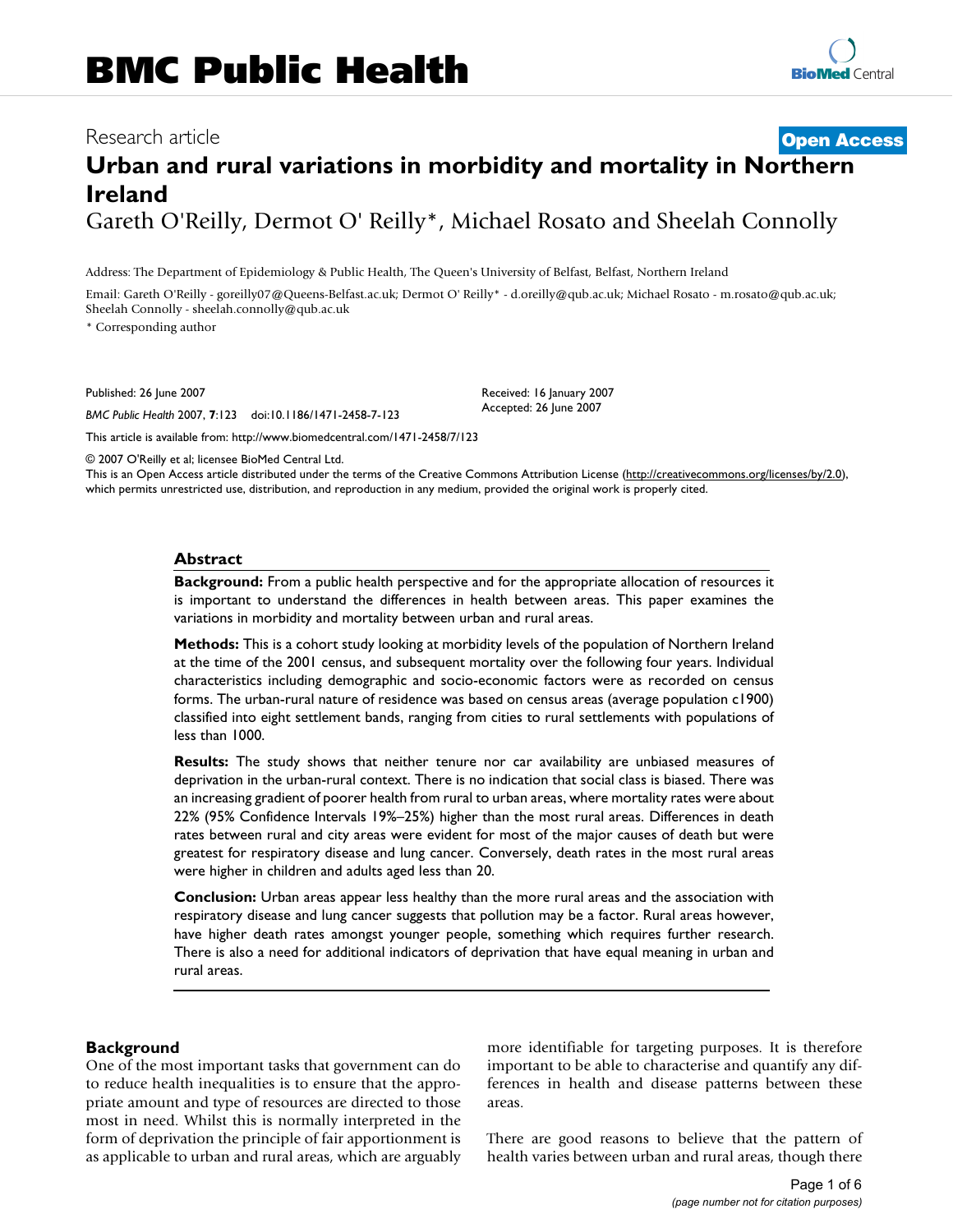is a dearth of research evidence specific to Northern Ireland. Urban areas are associated with high levels of physical and social factors that are potentially detrimental to maintaining good health such as air pollution [1], stress [2] and fear of crime [3]. There may be a concentration of problems such as drug and alcohol abuse, which is contributed to by the downward social mobility associated with migration towards larger conurbations [4-6]. Social networks, which are useful in maintaining and protecting health, may be more fragmented, leading to increased mental ill-health. There is a widespread belief that rural areas do not suffer from the social problems seen in the city and are relatively healthy [7], though it has also been argued that socio-economic problems are more visible in urban areas, as rural communities are more diverse, with some of the poorest in the land interspersed amongst some very wealthy landowners, commuters and professionals [8]. Furthermore, access to services, including health services, is notably worse in rural areas [3].

The research question addressed in this paper is whether urban and rural areas have different patterns of health, even after controlling for differences in the types of people who live in these areas? Such a finding would suggest that the characteristics of the area of residence exert an additional, independent influence on health. This is known as the context-content debate [9].

# **Methods**

The data used in this project has been derived from a record linkage exercise undertaken by the Northern Ireland Statistics and Research Agency (NISRA) in which the enumerated 2001 Census population was linked with subsequent deaths registered over the following four years. These data allow analysis of both differences at the time of the census and a four-year longitudinal study of the mortality patterns from the time of the census. These anonymised data were held in a safe setting by NISRA and made available to the researchers for the purposes of this study. Ethical permission was not required for the use of these data.

All characteristics of the study population were as described on the census record. As well as the usual demographic variables of age, sex and marital status, religious denomination was included and dichotomised as Roman Catholic; non-Roman Catholic, of whom the overwhelming majority were Protestant. Previous studies of the Northern Ireland population have shown differences between these two groupings [10,11]. When comparing differences in health between areas it is obviously important to control for differences in demographic characteristics such as age and sex. It is also important to adjust for differences in socio-economic status, though this is difficult as it is possible that some indicators (such as car ownership and tenure) may not reflect an equivalent level of disadvantage in urban and rural areas. Three measures of disadvantage were considered for inclusion in the analysis: tenure (categorised as owner, private renting, social renting), car availability (categorised as two or more cars, one car, or no car), and social class using the National Statistics-Socioeconomic Classification [12] (NS-SEC, divided into eight categories (see table 1)). Initial analysis confirmed that car access and tenure could not be interpreted in the same way across the urban-rural spectrum, leaving only social class as the primary indicator of disadvantage. In the 2001 UK Census this was coded for people up to the age of 74.

There is no universally agreed definition of what constitutes an 'urban' or 'rural' area 13. Population density is often used, as the data are readily available, though this could lead to the misclassification of sparsely populated inner city areas. Others have used indicators which incorporated access to services and the proportion of population employed in agriculture [14]. In this study the recently constructed classification of settlements was used to define urban and rural areas. This was based on the study of large scale maps and ariel photographs, and is similar to that used throughout Britain [15]. In Northern Ireland eight settlement bands are recognised ranging from Band A (the Belfast Metropolitan Urban Area) to Band H (representing open countryside and settlements of less than 1000 people). The full classification was used for the initial descriptive analysis but was collapsed into more manageable aggregates for the analysis of health differences. The geographical unit used to designate area characteristics was the 'super output area'. This is derived from the census output geography and produces units with an average population size of 1894 persons (range 1300–2956).

The two census-based health questions (limiting longterm illness (LLTI) and general health in the preceding year (GH) [16]) were used to indicate levels of selfreported health status at baseline. LLTI, which measures predominantly physical aspects of health [17], provided a dichotomy of yes/no responses; while GH, which also encompasses mental aspects of health [18], offered three responses: 'good', 'fairly good' and 'not good'. Multivariate logistic regression was used to assess urban-rural differences in morbidity while controlling for other potentially important demographic and social factors. Deaths during the four years following the census were used to characterise the mortality differences across the urban-rural spectrum. Graphs of the age-specific mortality rates were used to examine for variation in death rates across the age-range and Cox's proportional hazards modelling was used to study the relationship between area characteristics and subsequent mortality. This controls for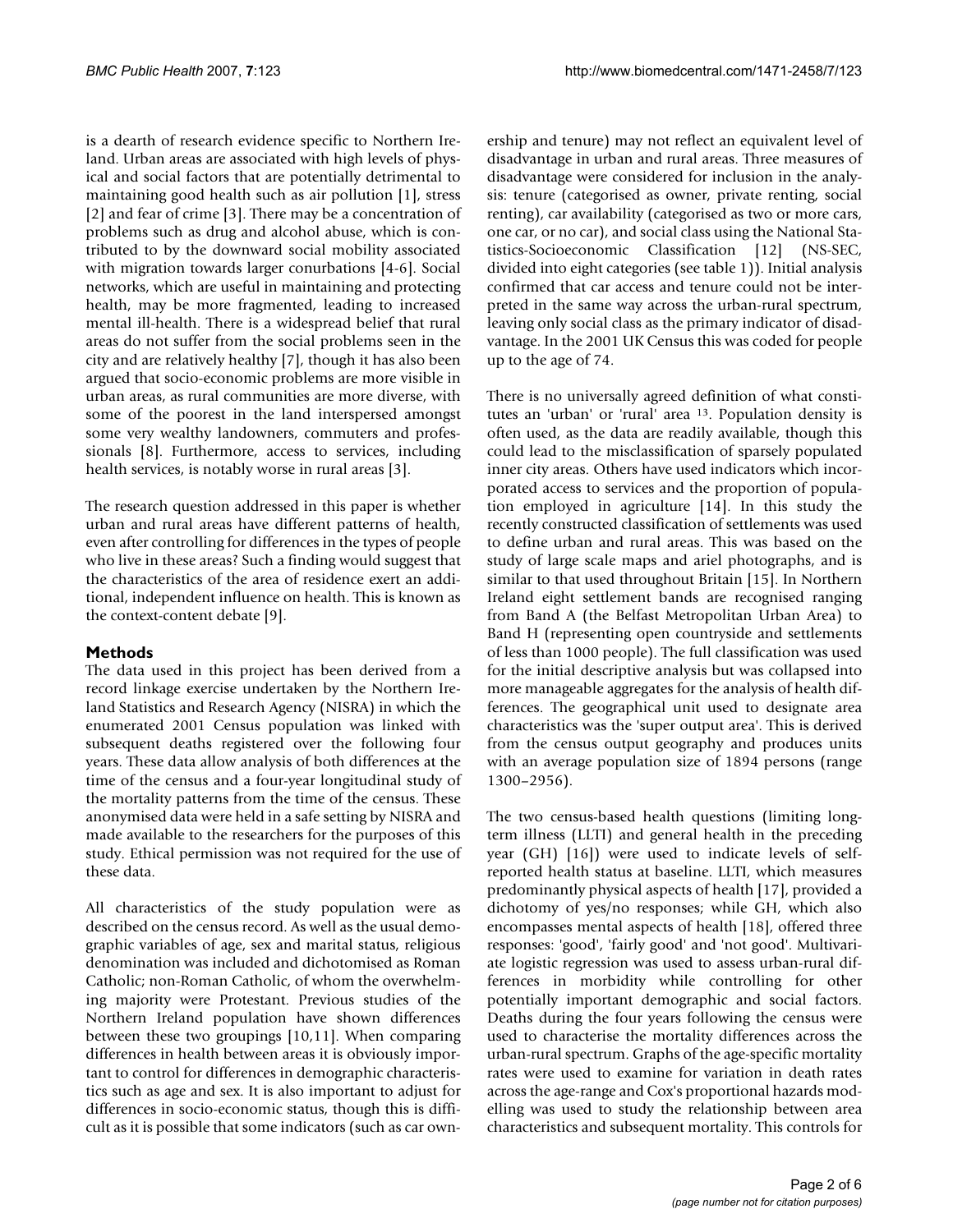|                       | <b>Belfast Urban</b><br>Area | Derry Urban<br>Area | Large<br>Towns | Medium<br>Towns | Small<br>Towns | Intermediate<br>Settlement | Village | Rural <sup>\$</sup> | All N.<br>Ireland |
|-----------------------|------------------------------|---------------------|----------------|-----------------|----------------|----------------------------|---------|---------------------|-------------------|
| Population            |                              |                     |                |                 |                |                            |         |                     |                   |
| Total (no.)           | 545,955                      | 84,739              | 214,698        | 95,992          | 96,764         | 64,869                     | 65,716  | 434,491             | 1,603,224         |
| less than 25          | 34.5                         | 41.6                | 35.2           | 37.5            | 34.6           | 36.1                       | 35.9    | 36.4                | 35.8              |
| 65 or over            | 15.3                         | 9.9                 | 12.8           | 12.0            | 14.6           | 11.9                       | 12.6    | 13.0                | 13.6              |
| <b>Marital status</b> |                              |                     |                |                 |                |                            |         |                     |                   |
| Married               | 37.8                         | 33.1                | 39.5           | 37.9            | 40.9           | 42.2                       | 41.1    | 43.9                | 39.9              |
| Never married         | 48.1                         | 54.8                | 47.1           | 49.9            | 46.1           | 46.7                       | 47.4    | 47.9                | 48.2              |
| Wid/sep/div           | 4.1                          | 12.1                | 13.4           | 12.1            | 13.0           | 11.1                       | 11.6    | 8.2                 | 11.9              |
| <b>Denomination</b>   |                              |                     |                |                 |                |                            |         |                     |                   |
| <b>RC</b>             | 32.1                         | 75.2                | 39.1           | 59.2            | 36.8           | 39.6                       | 42.0    | 45.5                | 41.6              |
| <b>Tenure</b>         |                              |                     |                |                 |                |                            |         |                     |                   |
| Owner                 | 74.2                         | 67.0                | 75.9           | 75.0            | 78.0           | 83.0                       | 77.3    | 90.4                | 79.3              |
| <b>Private Rental</b> | 5.9                          | 4.7                 | 5.2            | 5.7             | 7.1            | 4.0                        | 5.1     | 4.0                 | 5.2               |
| Social Renting        | 19.8                         | 28.3                | 18.9           | 19.4            | 14.8           | 12.9                       | 17.6    | 5.5                 | 15.5              |
| Car ownership         |                              |                     |                |                 |                |                            |         |                     |                   |
| Two plus              | 31.6                         | 24.3                | 30.6           | 34.2            | 38.8           | 43.6                       | 38.4    | 58.5                | 39.7              |
| One only              | 43.4                         | 48.4                | 47.5           | 46.1            | 44.7           | 44.0                       | 45.8    | 35.3                | 42.4              |
| No access             | 25.0                         | 27.3                | 21.9           | 19.7            | 16.5           | 12.5                       | 15.8    | 6.2                 | 17.9              |
| Social Class (NS-SEC) |                              |                     |                |                 |                |                            |         |                     |                   |
| Professional          | 31.6                         | 26.6                | 25.8           | 26.3            | 29.0           | 31.8                       | 24.1    | 24.4                | 27.9              |
| Intermediate          | 9.8                          | 7.1                 | 8.8            | 8.6             | 8.8            | 9.1                        | 7.9     | 5.8                 | 8.2               |
| Small employers       | 7.2                          | 7.9                 | 8.9            | 11.1            | 12.8           | 12.1                       | 13.4    | 27.6                | 14.0              |
| Lower Supervisory     | 10.2                         | 10.9                | 2.1            | 9.9             | 10.1           | 10.3                       | 11.1    | 8.3                 | 10.0              |
| Routine               | 28.4                         | 33.9                | 34.2           | 33.0            | 27.8           | 27.8                       | 32.4    | 23.9                | 28.6              |
| Not working           | 5.3                          | 9.2                 | 5.0            | 6.0             | 4.4            | 3.9                        | 5.5     | 4.4                 | 5.2               |
| <b>Students</b>       | $  \cdot  $                  | 0.8                 | 0.3            | 0.3             | 1.3            | 0.2                        | 0.2     | 0.2                 | 0.6               |
| Unclassified          | 6.4                          | 3.6                 | 4.9            | 4.7             | 5.8            | 4.8                        | 5.3     | 5.3                 | 5.5               |

**Table 1: Distribution of demographic, social and socio-demographic characteristics of settlements across Northern Ireland according to census in 2001 (data presented as percentages for enumerated individuals only; all ages)**

**\$** Rural is short hand for 'small village, hamlet and open countryside'

Source: Northern Ireland Longitudinal Study (Mortality Study)

potential confounders, including the initial health status of the cohort members. Urban-rural differences in causespecific mortality was explored by dividing deaths into seven commonly used broad classification groups; all circulatory disease (I00-I99); ischaemic heart disease (I20- I25); cerebrovascular disease (I60-69); all respiratory disease (J00-J99); all malignat cancer (C00-C97); lung cancer (C33-C34); breast cancer (C50); external causes (V01- Y98); accidents (V01-V99 and W00-X59); definite and probable suicide (X60-X84, Y10-Y34, Y870); and other causes. Most analyses were restricted to individuals enumerated in the census for whom there was complete information on health status and cause of death. In general the analysis of morbidity and mortality was limited to people aged 25–74 to maintain the relevance of the socio-economic variables; the exception to this was the basic descriptive statistics and the age-specific mortality rates, which were not adjusted for potential confounders and therefore could utilise the full age range.

# **Results**

Table 1 shows the characteristics of the population living in the different types of settlement in Northern Ireland at the time of the 2001 census. The Belfast and Derry urban areas combined account for almost 40% of the population, 25.4% live in towns of various sizes and 27.1% live in rural areas. There are no discernable urban-rural patterns in age distribution, though it is obviously affected by denomination, as the areas with a higher proportion of Catholics tend to have younger populations. More rural areas tend to have greater proportions of married people and lower proportions of people who are widowed, separated or divorced.

The patterns of socio-economic disadvantage vary according to the indicator of disadvantage selected. The prevalence of owner-occupation increases the more rural the area of residence and the proportion of social renting declines. Similarly, the proportion of people with access to two or more cars is higher in rural areas while the proportion without access to a car is much higher in urban areas. On the other hand, urban differences in social class are more difficult to discern. The proportion of professional and senior managers is slightly higher in urban areas but so also is the proportion of people employed in routine occupations. The major difference however, is in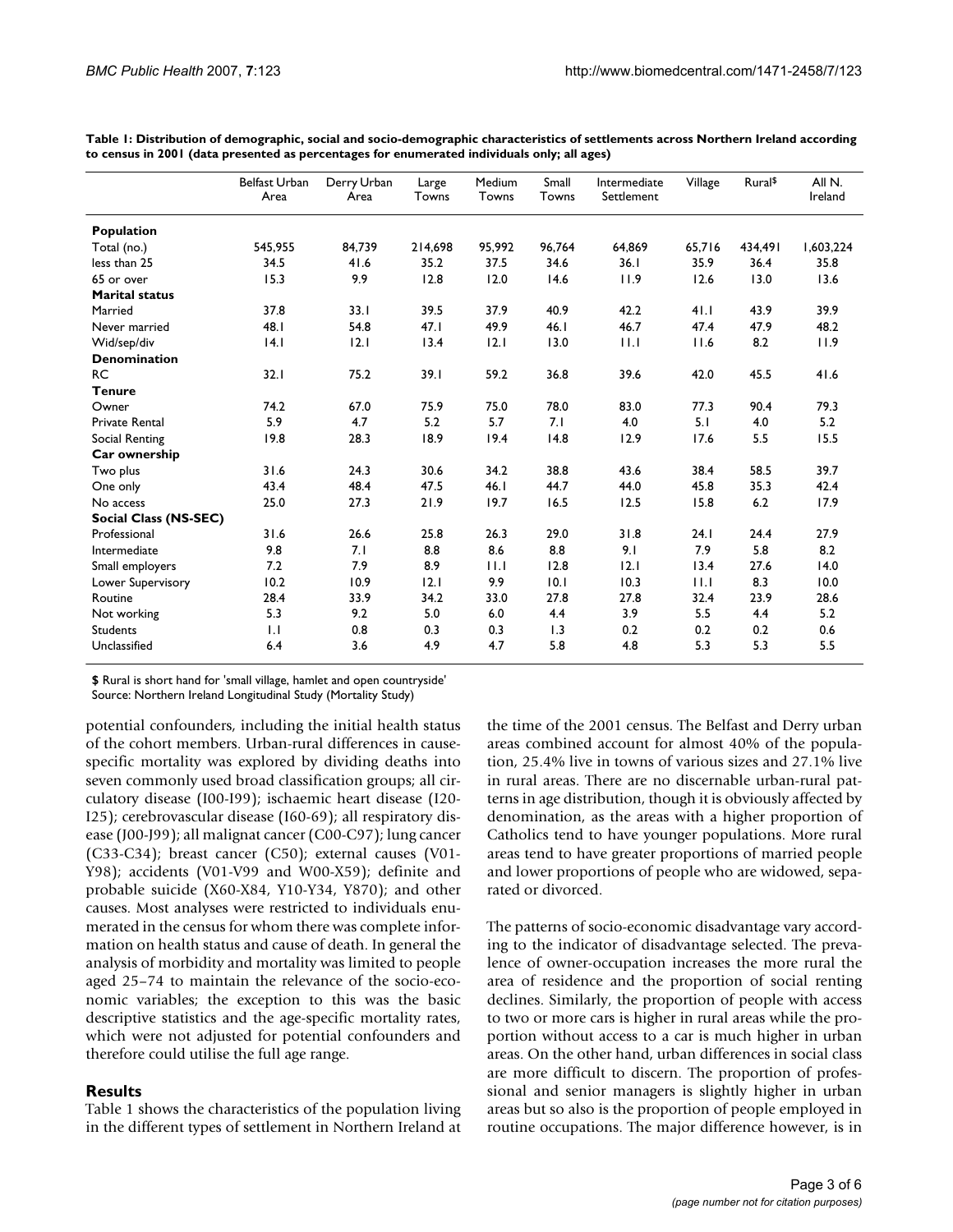the proportions of people who were small employers or self-employed, which is almost four times as common in rural as in urban areas. Therefore, variations in both tenure and car ownership suggest higher levels of disadvantage in urban areas, a pattern not consistent with the social class indicators. This suggests that the value of the indicators may be context specific. If car ownership and tenure are fair indicators of socio-economic status across the urban-rural divide then we would expect people of the same social class to display similar levels of car and house ownership across the urban-rural spectrum. This, however, is not what is seen. Only 9% of rural dwelling people in social class groups NS-SEC 4–6 (representing the manual and more routine occupations) do not own a car and 11% are in social renting, compared to 37% and 33% respectively of their city dwelling peers. For this reason we have not used car availability or tenure to indicate socioeconomic disadvantage in urban and rural areas in the rest of this paper.

Table 2 shows the distribution of morbidity indicators across the urban-rural categories. The pattern is the same whether morbidity is assessed using LLTI or GH, with a gradient of increasing wellbeing from city to rural areas. Those in the more rural areas are about 20% less likely to report a limiting long-term illness or to say that their general health over the last year was fair or not good. This pattern is little affected by adjustment for differences in demographic composition or socio-economic factors.

Figure 1 shows the age-specific mortality rates for each of the different settlement groups. These are shown on a logarithmic scale to offset the steep rise in mortality with age. Three distinct patterns are clear. For most of adulthood, the mortality experience of the most rural areas is significantly better than for the other areas, and there is little difference between the cities and the intermediate areas. The mortality experiences of these areas converge at older ages so that the context appears almost irrelevant for those aged 80 and over. For people aged less than 15 however, the pattern is reversed and death rates are lower for children in the city and highest in the most rural areas; mortality rates are also highest in rural areas for adults aged 20–24 years.

There were 20,699 deaths to Northern Ireland residents aged 25–74 years in the four years following the census. Table 3 shows the relative hazards of dying according to settlement type. These data, unlike the age-specific rates, have been adjusted for differences in the age, sex, marital status, denomination, and social class of the individuals. Overall, the risk of dying during the follow-up period was highest in the more urbanized areas. Residents of the rural areas had a risk of mortality 22% lower than those in the city while people in the intermediate areas had a 6% lower risk. Rural dwellers had a lower mortality from most of the major causes of death with the exception of breast cancer, though this was not statistically significant. Deaths due to external causes, including accidents, tended to be higher in more rural areas, though because the numbers of deaths were small these differences were not significant at the 5% level of significance. Differences between rural and city areas were particularly marked for respiratory disease and lung cancer.

# **Discussion**

This study shows that, at the start of the 21st Century, 40% of the Northern Irish population lives in or around the cities of Belfast and Derry, followed in terms of size by the 27% who live in the most rural areas. Although there

**Table 2: Relationship between urban-rural character of area and the likelihood of (a) limiting illness or (b) poor general health, in people aged 25–74 years. Data represents odds ratios (95% confidence intervals) from logistic regression models.**

| (a) Odds ratio of reporting limiting long-term illness * |                        |                                                                                             |  |  |  |  |  |
|----------------------------------------------------------|------------------------|---------------------------------------------------------------------------------------------|--|--|--|--|--|
| <b>Unadjusted</b>                                        | Adjusted for age & sex | <b>Fully Adjusted</b> <sup>\$</sup>                                                         |  |  |  |  |  |
| 1.00                                                     | 1.00                   | 1.00                                                                                        |  |  |  |  |  |
| 0.93(0.92, 0.94)                                         | 0.95(0.94, 0.96)       | 0.93(0.92, 0.94)                                                                            |  |  |  |  |  |
| $0.81$ (0.79, 0.83)                                      | 0.78(0.77, 0.79)       | $0.81$ (0.80, 0.82)                                                                         |  |  |  |  |  |
|                                                          |                        |                                                                                             |  |  |  |  |  |
| <b>Unadjusted</b>                                        | Adjusted for age & sex | <b>Fully Adjusted</b> <sup>\$</sup>                                                         |  |  |  |  |  |
| 1.00                                                     | 1.00                   | 1.00                                                                                        |  |  |  |  |  |
| 0.93(0.92, 0.94)                                         | 0.96(0.95, 0.97)       | 0.94(0.93, 0.95)                                                                            |  |  |  |  |  |
| 0.80(0.79, 0.81)                                         | 0.78(0.77, 0.79)       | $0.81$ (0.80, 0.82)                                                                         |  |  |  |  |  |
|                                                          |                        | (b) Odds ratio of reporting that general health in the last year was 'fair' or 'not good' * |  |  |  |  |  |

Source: Northern Ireland Longitudinal Study (Mortality Study)

**\$** = fully adjusted for age, sex, marital status, denomination and social class (NS-SEC)

 $*$  = Statistical significance: All significant at the P < 0.001 level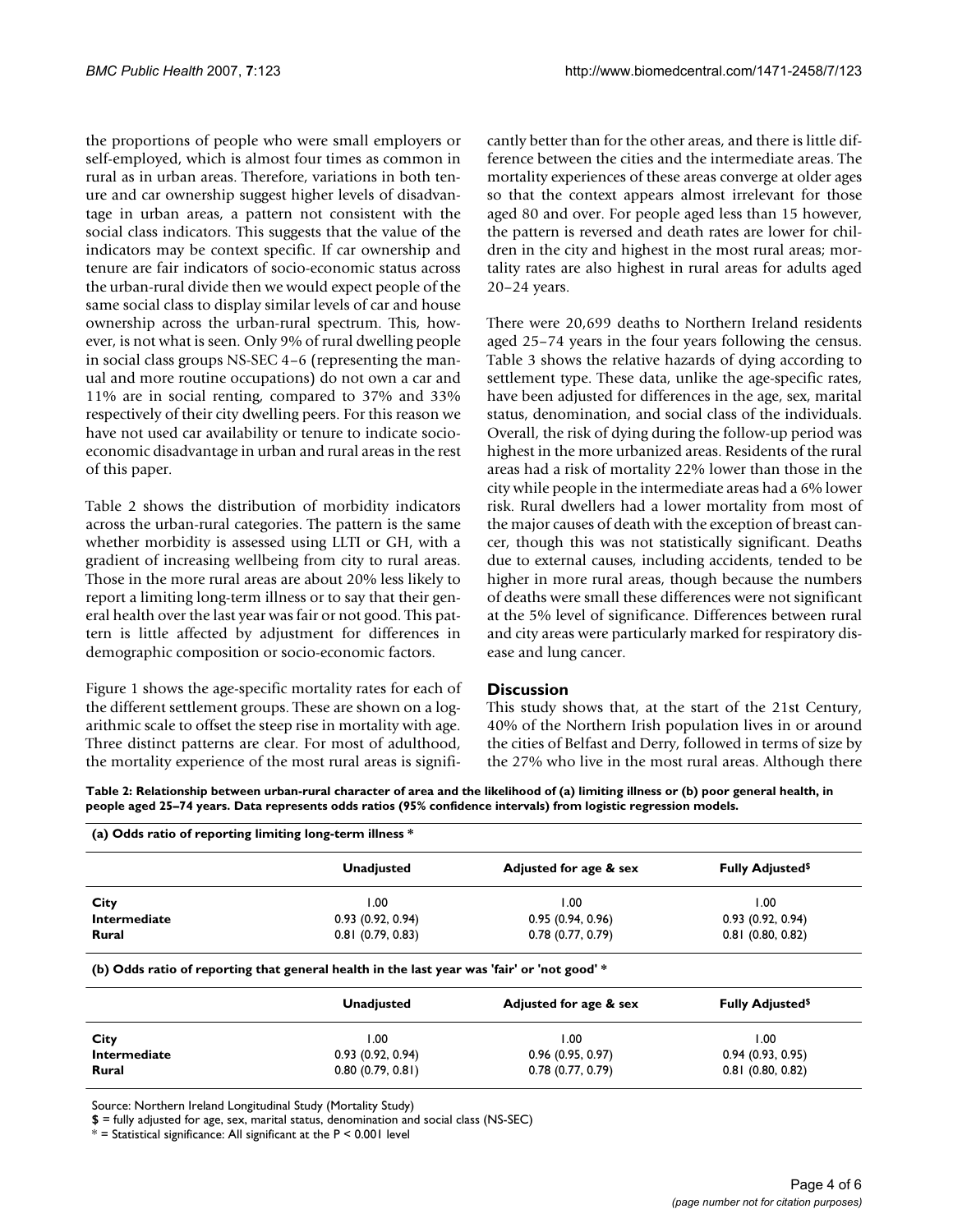

### Figure 1

Age-specific mortality rates according to urban-rural character of area of residence, based on four years deaths following the 2001 census.

was some modest socio-demographic variation across the urban-rural spectrum, the greatest disparities were by tenure and car availability and the analysis suggests that their relationship to disadvantage varies across the urban-rural spectrum. The relatively short distances and ready availability of public transport makes car ownership less of a necessity in the city, while the higher house prices and greater availability of public sector housing increases the likelihood of renting. We conclude that only social class can act as a fair indicator of disadvantage across the urbanrural spectrum.

To our knowledge this is the first study using individuallevel data to examine the demographic, socio-economic and health variations of Northern Ireland the population in terms of the urban-rural spectrum. The results show a trend, with more rural areas generally being more healthy. This was true both in terms of morbidity, as assessed by census-based measures of LLTI and GH, and all-cause mortality. The only exception was the higher mortality rates in children and adolescents in the more rural areas. Mortality in urban areas was higher from most of the major causes of deaths such as circulatory and respiratory disease, and cancer. The greatest urban-rural disparities were due to respiratory disease and lung cancer, suggesting that there are additional factors deleterious to respiratory health in large conurbations. As far back as the 17th Century John Graunt noted the higher mortality in London than the countryside and attributed this to urban environmental pollution (primarily the burning of sulphurous coals) [19], and this has been confirmed by more recent studies relating air-quality and the health of citydwellers [20]. A second possibility is that there has been insufficient adjustment in the analysis for material disadvantage, as both respiratory disease and lung cancer exhibit marked socio-economic gradients [21], primarily due to the association between socio-economic status and smoking. This cannot be examined directly using the current data but the study shows the need for an indicator of disadvantage that can be used 'fairly' over both urban and rural areas. Finally, it is possible that the differences may have arisen due to the selective movement of healthy and less health people between areas. Again this is not a new idea, for Welton [22] in 1872 (and later Hill [23], in 1925) suggested that the pattern of health could have arisen because '*it is the stronger [healthier] element that tends to migrate, while the weaker element tends to remain at home'*. We are currently exploring the contribution of selective migration to the spatial distribution of health across urban and rural areas.

**Table 3: Variations in cause specific mortality in Northern Ireland for 'people aged 25–74 years, by area of residence. Data represent hazards ratios (95% confidence intervals) from Cox's proportional hazards modeling, fully adjusted for age, sex, marital status, denomination and social class.**

| <b>Cause of Death</b> (no. of deaths) | City | <b>Intermediate</b>       | <b>Rural</b>              |  |
|---------------------------------------|------|---------------------------|---------------------------|--|
| <b>All causes</b> (20,679)            | 1.00 | $0.94$ *** (0.91, 0.97)   | $0.78$ *** $(0.75, 0.81)$ |  |
| Circulatory disease (6,711)           | 1.00 | 0.99(0.94, 1.05)          | $0.84$ *** $(0.79, 0.90)$ |  |
| Ischaemic heart disease (4,086)       | 00.1 | 1.03(0.96, 1.11)          | $0.88$ *** $(0.81, 0.96)$ |  |
| <b>Stroke</b> (1,362)                 | 1.00 | $0.85 * (0.75, 0.97)$     | $0.73$ *** $(0.64, 0.84)$ |  |
| <b>Respiratory disease (2,015)</b>    | 1.00 | $0.83$ *** $(0.75, 0.91)$ | $0.62$ *** $(0.55, 0.7)$  |  |
| All Malignancies (7,867)              | 1.00 | $0.92$ *** $(0.87, 0.97)$ | $0.79$ *** $(0.74, 0.84)$ |  |
| Lung cancer $(1,890)$                 | 00.1 | $0.78$ *** $(0.7, 0.87)$  | $0.57$ *** $(0.5, 0.65)$  |  |
| Breast $(694)$                        | 1.00 | 1.03(0.86, 1.22)          | 0.93(0.77, 1.13)          |  |
| All external causes (852)             | 00.1 | 1.14(0.97, 1.33)          | 1.10(0.92, 1.31)          |  |
| <b>Accidents (470)</b>                | 1.00 | 1.11(0.89, 1.37)          | 1.13(0.90, 1.43)          |  |
| Suicides (339)                        | 1.00 | 1.18(0.92, 1.51)          | 1.05(0.79, 1.39)          |  |
| Other Causes (3,234)                  | 1.00 | $0.90$ ** (0.83, 0.97)    | $0.66$ *** $(0.60, 0.73)$ |  |

**Statistical significance:** \*\*\* P < 0.001; \*\* P < 0.01; \* P < 0.05

Source: Northern Ireland Longitudinal Study (Mortality Study)